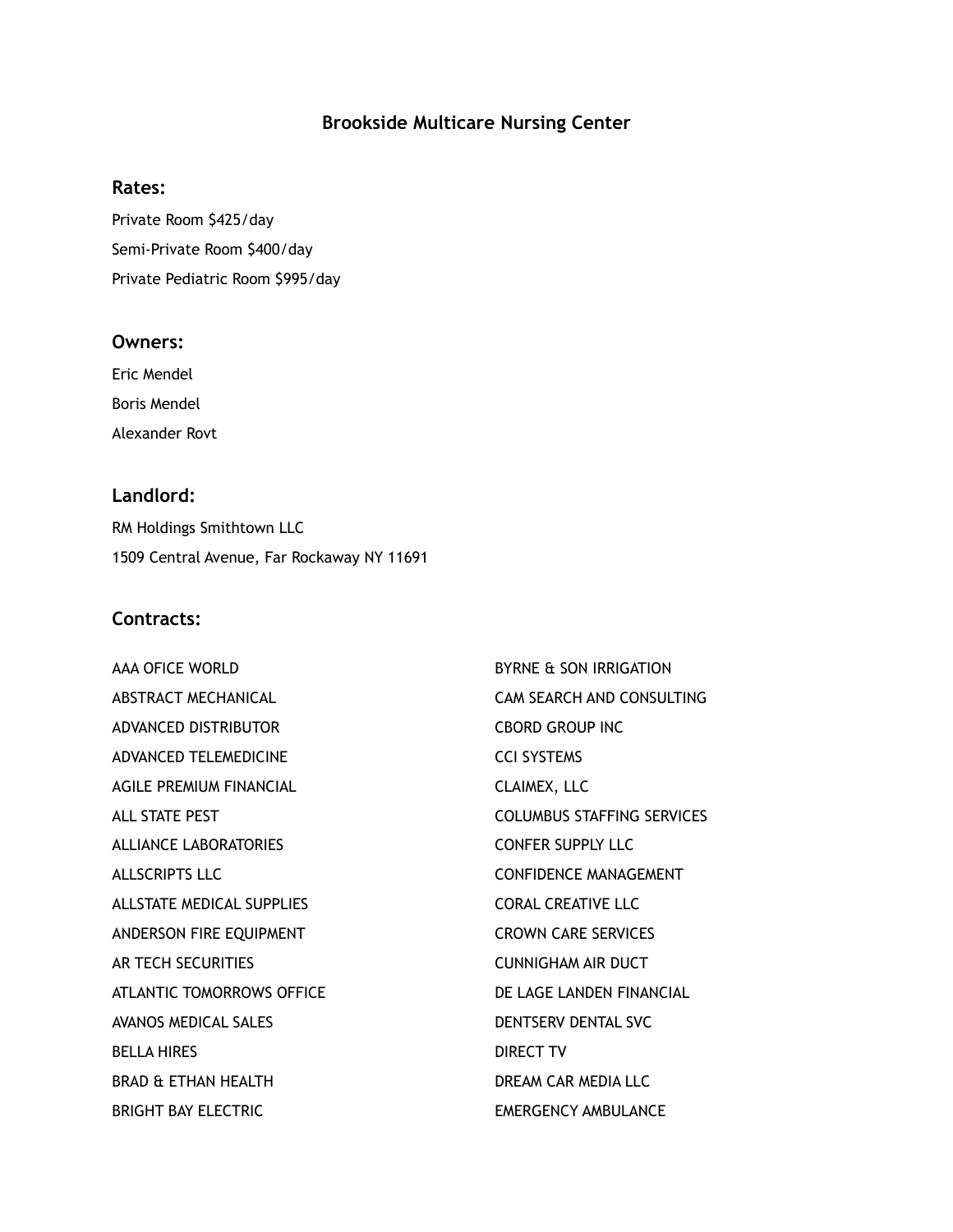EMPRO STAFFING EPIC PROMO FERN OFFICE SUPPLIES FIVE STAR STAFFING INC FORD MEDICAL, LLC GARFUNKEL WILD, PC GARRISON PROTECTIVE GERIMEDIX INC. GUARDIAN CONSULTING H & R HEALTHCARE HOCS CONSULTING, INC INTEGRA SCRIPTS LLC IV PICC MIDLINE SERV JET WAVE CORP JM PURCHASING LLC KONE INC KIMTECH SERVICES, LLC L.B KITCHEN EQUIPMENT LANDSCAPE GARDENING INC LEV CONSULTING LLC LUCENT GROUP LLC LUCKY AMBULETTE SERVICES MARTIN FRIEDMAN C.P.A MASS MUTUAL FINANCIAL MATRIXCARE MBS LTD. MED-PASS INC MEDICAL GASSES, INC, MEDLINE INDUSTRIES,INC MGM GRAPHICS MORRIS TUCHMAN NATIONAL GRID NATIONAL WASTE SVC, NET HEALTH SYSTEMS

NETSMART TECHNOLOGIES NETWORK SECURITY INC NO ONE LEFT OUT SERVICES INC THE NORTH SHORE NEWS GROUP NORTHWELL HEALTH LABORATORIES NOVA HEALTHCARE SOLUTIONS NY HOME HEALTH CARE **OFFICESIGHT** OG RESOURCES ON.CARE, LLC PATIENT CARE ASSOCIATES PITNEY BOWES GLOBAL POINTRIGHT INC POSITIVE PROMOTIONS PRECISION DYNAMICS PSEG LONG ISLAND PTEX GROUP PURCHASE POWER RALUCHUKWU OKONKWO INC REHAB MANAGEMENT ALLIANCE REHOBOTH LLC RELIABLE HEALTH SYSTEMS RELIAS LEARNING LLC RES SYSTEMS S & S WORLDWIDE SBV WORKFORCE MANAGEMENT SMITH HEALTH INC SMITHTOWN WATER DISTRICT SPECIALTY RX STONY BROOK CHILDREN'S SERVICE, UFPC STONY BROOK UNIVERSITY HOSPITAL SUBURBAN GLASS SUFFOLK COUNTY SEWER SUPPLYLINE MEDICAL